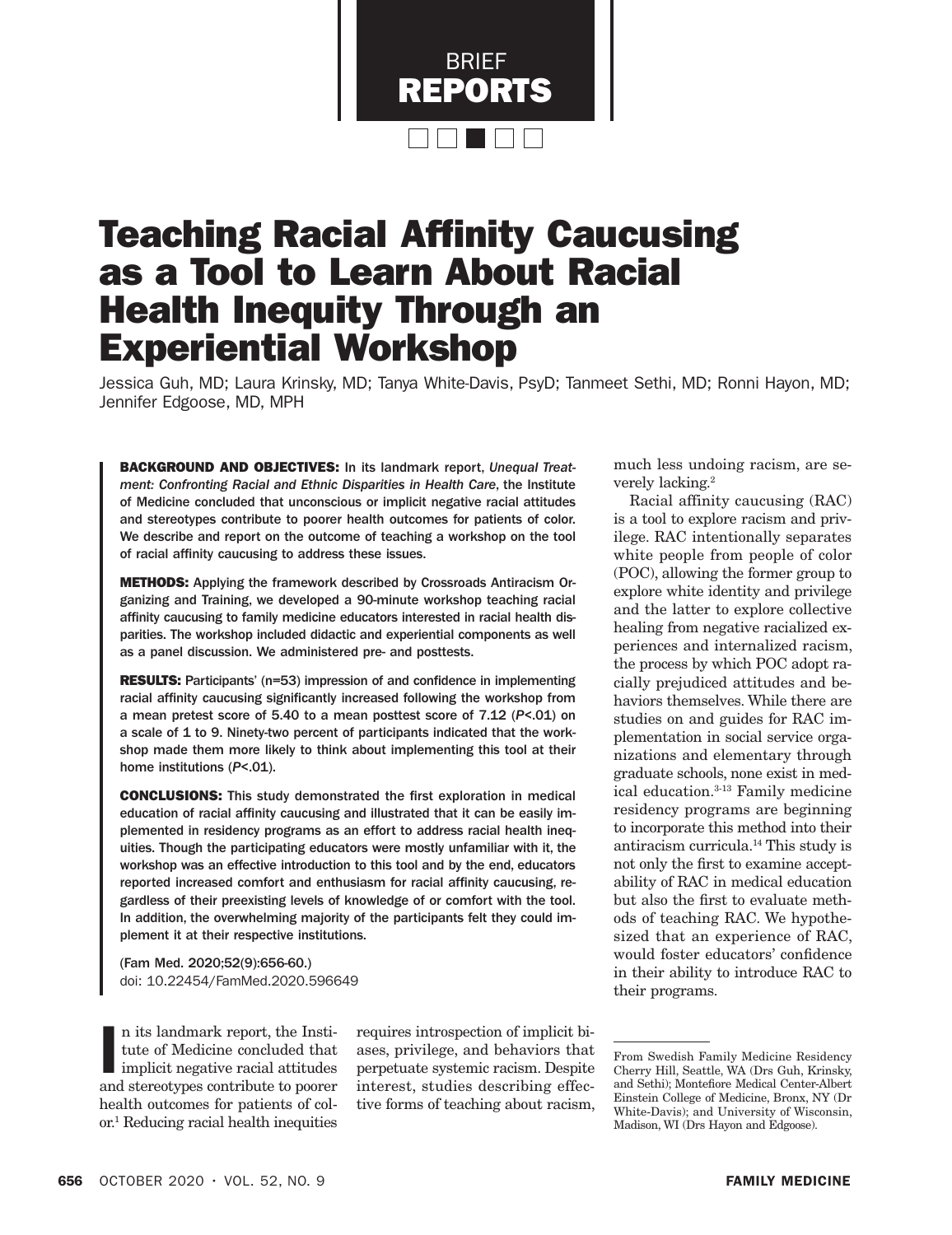# **Methods**

We formed a working group in 2017 to learn from each other and practice RAC at our local family medicine residencies. Applying the framework described by Crossroads Antiracism Organizing and Training,15 we developed a 90-minute workshop for the Society for Teachers of Family Medicine's 2018 Annual Spring Conference. The study population was a convenience sample of workshop participants.

Table 1 describes the workshop which included a didactic portion, an experiential component in which participants engaged in RAC based on self-identified racial identity, a debrief and a panel of RAC practitioners who shared their experiences.

Participants completed a fivequestion Likert scale pretest at the outset of the workshop and a

four-question Likert scale posttest. Pre- and posttests were paired by participants with a confidential identifier. We excluded incomplete pre- and/or posttests from analysis. Exclusion criteria included those who did not attend the workshop or did not consent to participate in the study.

The primary objective of the study was assessment of participants' impressions of and experience with RAC before and after the workshop. Secondary outcomes included participants' likelihood of implementing RAC at their home institutions and the impact of participants' perceptions of their home institutions' antiracism curriculum on the likelihood of implementation of RAC. We used nonparametric analysis of change in Likert scale responses between the pretest and posttest (Wilcoxon

sign-rank tests); significance was set at *P*<.05. The institutional review board at Montefiore Medical Center/Albert Einstein College of Medicine approved this project.

#### Results

Fifty-three participants submitted pre and posttest surveys. Two participants were excluded from analysis due to incomplete survey responses. Prior to the intervention, only three participants reported prior experience with RAC on the pretest survey (Likert scale >4, indicating minimal prior experience). There was marked variety in participants' perception of their home institution's antiracism curriculum, ranging from 1-9 on a Likert scale, with the mean of 5 corresponding to "racism is recognized but there is no institutional work."

|  |  | Table 1: Workshop Agenda and Associated Resources |  |
|--|--|---------------------------------------------------|--|
|  |  |                                                   |  |

| <b>Activity</b>                                                  | <b>Notes</b>                                                                                                                                                                                                                                                                                                                                                                                                                                                                                                                                                                                                                                                                                                                                | <b>Resources</b>                                                                                                                                            |
|------------------------------------------------------------------|---------------------------------------------------------------------------------------------------------------------------------------------------------------------------------------------------------------------------------------------------------------------------------------------------------------------------------------------------------------------------------------------------------------------------------------------------------------------------------------------------------------------------------------------------------------------------------------------------------------------------------------------------------------------------------------------------------------------------------------------|-------------------------------------------------------------------------------------------------------------------------------------------------------------|
| Pretests handed<br>out/informed<br>consent/pretests<br>completed |                                                                                                                                                                                                                                                                                                                                                                                                                                                                                                                                                                                                                                                                                                                                             |                                                                                                                                                             |
| Setting of<br>ground rules                                       | What you share within the context of the conversation<br>$\bullet$<br>is confidential, honored, and respected. (Survey is<br>anonymous and will only collect information about<br>your experience, not the actual content unless you<br>care to share.)<br>Use "I" statements.<br>Avoid critiquing others' experiences; focus on your own<br>experiences.<br>Be honest and willing to share and be vulnerable.<br>$\bullet$<br>"Step Up, Step Back"<br>$\bullet$<br>Listen with curiosity.<br>$\bullet$<br>Be brave and lean into discomfort.<br>$\bullet$<br>Address differences intentionally.<br>$\bullet$<br>Accept non-closure.<br>$\bullet$<br>Reflect upon the emotions that you are feeling and<br>٠<br>what might be causing them. | Hollins CD, Govan, IM. Diversity, Equity,<br>and Inclusion: Strategies for Facilitating<br>Conversations on Race, Lanham, MD:<br>Rowman & Littlefield; 2015 |
| Pair/share<br>exercise                                           | Pair up with somebody near you (of the same racial<br>$\bullet$<br>affinity group)<br>Share a time in which you didn't say something you<br>٠<br>were thinking because you were in a mixed race<br>setting.<br>Share that circumstance with your partner.<br>٠<br>If you have difficulty sharing the details, explore the<br>٠<br>reasons/emotions that caused you to not share.<br>Take a moment to reflect on how that exercise would<br>$\bullet$<br>have felt in a white/POC pair.                                                                                                                                                                                                                                                      |                                                                                                                                                             |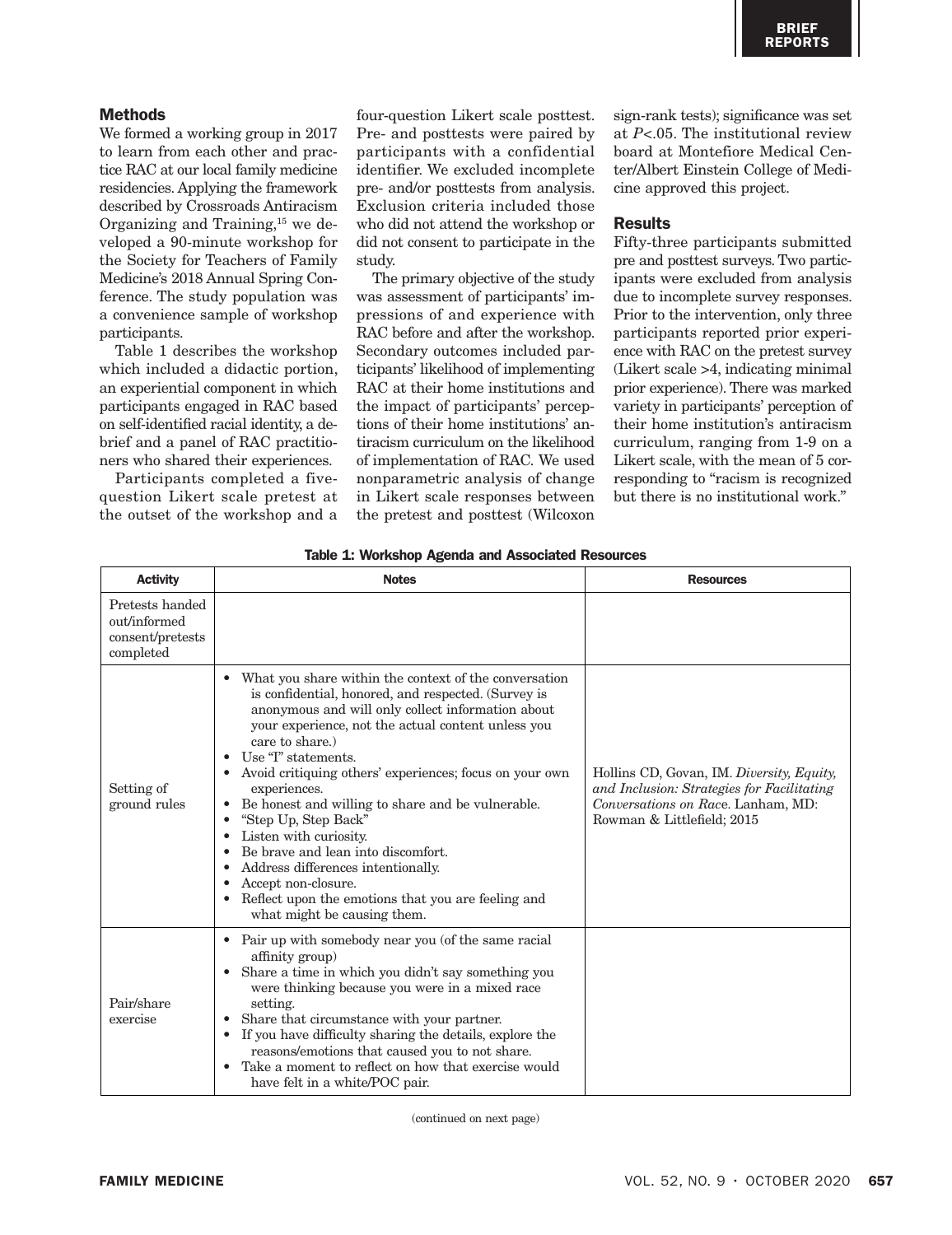| <b>Activity</b>                                                                    | <b>Notes</b>                                                                                                                                                                                                                                                                                                                                                                                                                                                                | <b>Resources</b>                                                                                                                                                                                                                                                                                                                                                                                                                                                                                                                                                                                                  |  |  |
|------------------------------------------------------------------------------------|-----------------------------------------------------------------------------------------------------------------------------------------------------------------------------------------------------------------------------------------------------------------------------------------------------------------------------------------------------------------------------------------------------------------------------------------------------------------------------|-------------------------------------------------------------------------------------------------------------------------------------------------------------------------------------------------------------------------------------------------------------------------------------------------------------------------------------------------------------------------------------------------------------------------------------------------------------------------------------------------------------------------------------------------------------------------------------------------------------------|--|--|
| Introduction<br>to terms and<br>concepts                                           | Caucusing<br>$\bullet$<br>Model minority myth<br>$\bullet$<br>Why can't we just be colorblind?<br>$\bullet$<br>White privilege<br>$\bullet$<br>Suggestions on how to approach participants who are<br>$\bullet$<br>mixed race, transracially adopted, or people who<br>might pass as white but identify as people of color                                                                                                                                                  | Roots of Justice - Racial Identity<br>Caucusing Resources https://<br>rootsofjusticetraining.org/resources/<br>Western States Center. Dismantling<br>Racism: A Resource Book for Social<br>Change Organizations. Portland, OR:<br>2003.<br>The People's Institute NW, http://<br>pinwseattle.org/<br>http://www.crossroadsantiracism.org/<br>wp-content/themes/crossroads/PDFs/<br>Racial%20Identiy%20Caucusing%20<br>Strategy.pdf                                                                                                                                                                                |  |  |
| Caucus—<br>White and<br>POC caucus in<br>different rooms                           | White caucus prompt: Robin DiAngelo describes 10<br>common rationales for white silence. Select the rationale<br>that most resonates with your experiences and read the<br>corresponding paragraph. Find others who selected the<br>same rationale and discuss in small groups.<br>POC caucus prompt: What has your experience of<br>microaggressions been? What is the cumulative toll that<br>it takes? How can we mentor younger folks to cope with<br>microaggressions? | White Caucus:<br>DiAngelo, R. What Does It Mean to Be<br>White?: Developing White Racial Literacy.<br>New York: Peter Lang, 2012.<br>Dyer, R. White: Essays on Race and<br>Culture. New York: Routledge Press,<br>1997.<br>Gita Gulati-Partee and Maggie<br>Potapchuk. Paying Attention to White<br>Culture and Privilege: A Missing Link to<br>Advancing Racial Equity. The Foundation<br>Review. 6:1, 2014.<br>McIntosh, P. White privilege: Unpacking<br>the invisible knapsack. Plous, Scott (Ed),<br>(2003). Understanding prejudice and<br>discrimination. (pp. 191-196). New York,<br>NY, US: McGraw-Hill. |  |  |
| Debrief<br>caucusing<br>experience-<br>return together<br>in mixed-race<br>setting | What was the experience of caucusing like for you?                                                                                                                                                                                                                                                                                                                                                                                                                          |                                                                                                                                                                                                                                                                                                                                                                                                                                                                                                                                                                                                                   |  |  |
| Panel<br>discussion                                                                | What have been the biggest obstacles to caucusing at<br>$\bullet$<br>your institution?<br>How has caucusing been received at your institution?<br>$\bullet$<br>Questions from the audience.<br>$\bullet$<br>Moderator: Jessica Guh, MD, Core Faculty and Site<br>$\bullet$<br>Director, Asian American: Swedish Cherry Hill,<br>Seattle, WA                                                                                                                                 | Jennifer Edgoose, MD, MPH, Associate<br>Professor, Asian American: University of<br>Wisconsin, Madison, WI<br>Ronni Hayon, MD, Associate Professor,<br>White: University of Wisconsin, Madison,<br>WI<br>Tanya White-Davis, PsyD, Director,<br>Division of Primary Care Behavioral<br>Health, Black: Montefiore, Bronx, NY<br>Laura Krinsky, MD, PGY-3, White:<br>Swedish Cherry Hill, Seattle, WA<br>Tanmeet Sethi, MD, Core Faculty and<br>Fellowship Director, Asian American:<br>Swedish Cherry Hill, Seattle, WA                                                                                             |  |  |
| Posttest<br>completion and<br>collection                                           |                                                                                                                                                                                                                                                                                                                                                                                                                                                                             |                                                                                                                                                                                                                                                                                                                                                                                                                                                                                                                                                                                                                   |  |  |

Abbreviation: POC, people of color.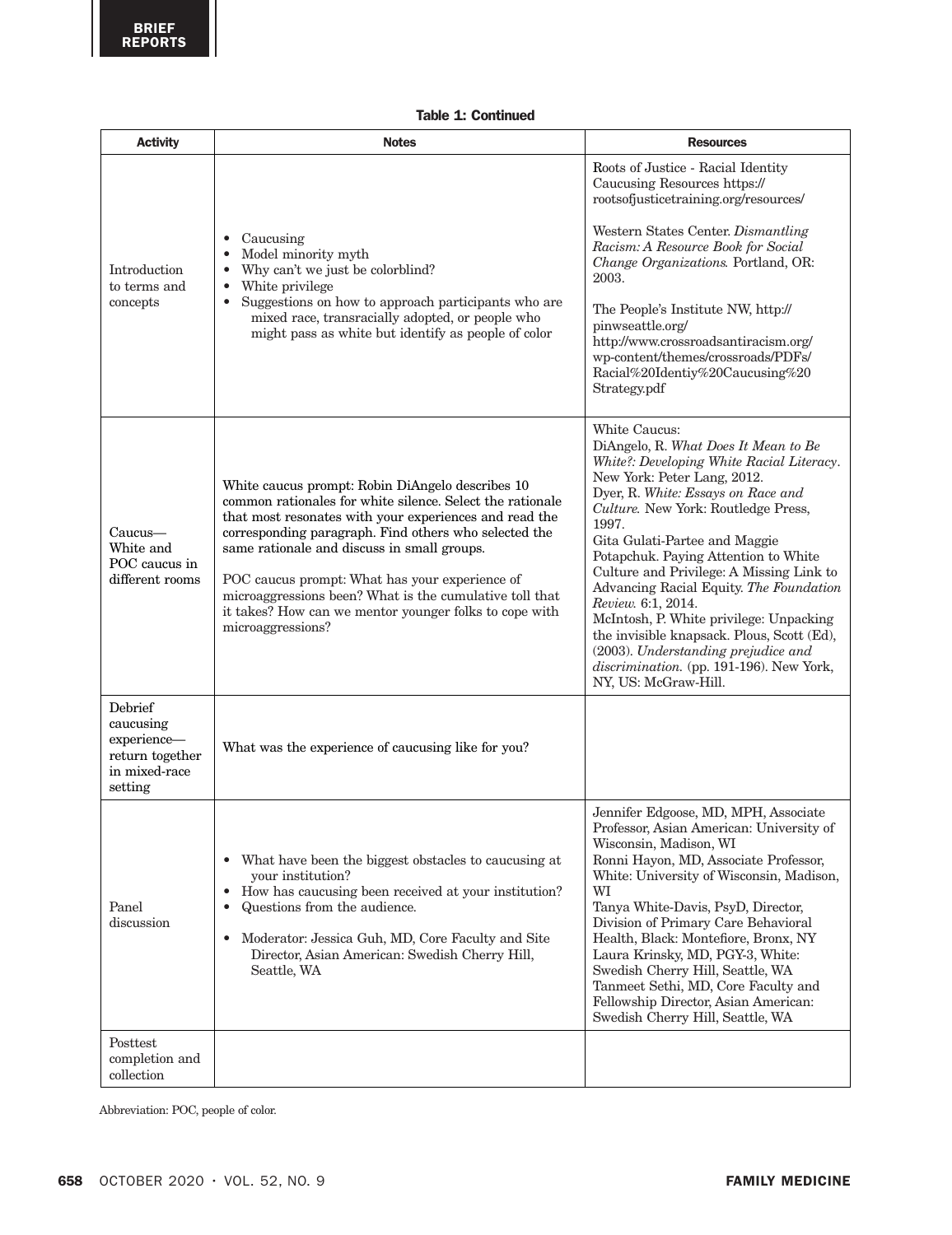| <b>Survey Question</b>                                                | <b>Mean</b><br><b>Pretest</b> | <b>Mean</b><br><b>Posttest</b> | <b>Mean</b><br>Change<br>Pre- and<br><b>Posttest</b> | Mean in<br><b>Group Without</b><br><b>Institutional</b><br><b>Antiracism</b><br><b>Curriculum</b><br>(Likert < 6) | <b>Mean in Group</b><br><b>With Institutional</b><br><b>Antiracism</b><br><b>Curriculum</b><br>(Likert $\geq 6$ ) | P<br><b>Value</b> |
|-----------------------------------------------------------------------|-------------------------------|--------------------------------|------------------------------------------------------|-------------------------------------------------------------------------------------------------------------------|-------------------------------------------------------------------------------------------------------------------|-------------------|
| Impression of RAC                                                     | 5.40                          | 7.12                           | 1.71                                                 | --                                                                                                                |                                                                                                                   | < 0.01            |
| Confidence in implementing RAC<br>at home program                     | 3.07                          | 4.53                           | 1.46                                                 | --                                                                                                                |                                                                                                                   | $-.01$            |
| Workshop's impact on thoughts<br>about implementing RAC               |                               | 7.29                           |                                                      | 7.22                                                                                                              | 7.25                                                                                                              | .93               |
| Change in confidence in<br>implementing RAC following the<br>workshop |                               | $\overline{\phantom{a}}$       |                                                      | 1.78                                                                                                              | 1.29                                                                                                              | .46               |

Table 2: Participants' Impressions of and Confidence in Implementing RAC Pre- and Postworkshop and Perceptions of Impact of Workshop

Abbreviation: RAC, racial affinity caucusing.

Participants' impression of RAC significantly increased following the workshop, from an initial neutral impression to a positive impression (Table 2; *P*<.01). Participants' confidence in implementing RAC at their home institution also significantly increased (Table 2; *P*<.01). Ninetytwo percent of participants indicated that the workshop made them more likely to implement RAC.

The increase in confidence in implementing RAC did not significantly differ between participants whose home program had already engaged in institutional antiracism work compared to those who had not yet engaged in this work (Table 2; *P=*.46). Similarly, the workshop's impact on participants' thoughts about implementing RAC did not significantly differ between these two groups (Table 2; *P=*.93). In other words, after the workshop, all participants felt more confident in implementing RAC, regardless of their baseline experience with antiracism curriculum.

## **Discussion**

Medical educators need effective ways to teach and remedy the impact of racism on health outcomes and health care trainees. This study demonstrated the first exploration of RAC in medical education as an

effort to address racial health inequities. Although it is a known tool in other disciplines, it is virtually unknown in medical education. Though the participating educators were mostly unfamiliar with RAC, the workshop was an effective introduction to this tool, likely because of RAC's experiential nature. After the workshop, educators reported increased comfort and enthusiasm for RAC, regardless of their preexisting levels of knowledge of or comfort with the tool. In addition, the overwhelming majority of the participants felt they could implement RAC at their respective institutions. These are critical outcomes because there are few, if any, curricular resources to address the known role our own implicit biases can play in poorer outcomes for patients of color. A 2007 systematic review<sup>16</sup> identified six evidence-based interventions to target implicit bias: understanding the psychological basis of bias, enhancing provider confidence, increasing perspective-taking and empathy, understanding the historical context of racism, regulating emotional responses, and building partnerships with patients. RAC is a powerful tool that can encompass all of these interventions.

Strengths of this study include the ease with which this new concept was introduced and the confidence instilled. It models how this tool could be taught widely and then implemented as a pivotal piece of curriculum in all residency programs to address racial health inequities. Weaknesses include the lack of follow-up which does not allow for complete assessment of the long-term impact of the intervention. Another is the use of a convenience sample of self-selected participants interested in antiracist teaching techniques that creates the possibility of a sample of participants who are biased towards reporting more effect of the intervention. The absence of a control group also limits an assessment of the effect of the intervention. If there were a control group, it would be even more imperative to have follow up to evaluate what the longerterm effect of an intervention is on the respective programs the participants come from.

Subsequent studies could include follow-up to evaluate implementation rates of the RAC curriculum at participants' home institutions. Research into the impact of longitudinal RAC on patient-provider interactions or patient outcomes has also never been done. Another area